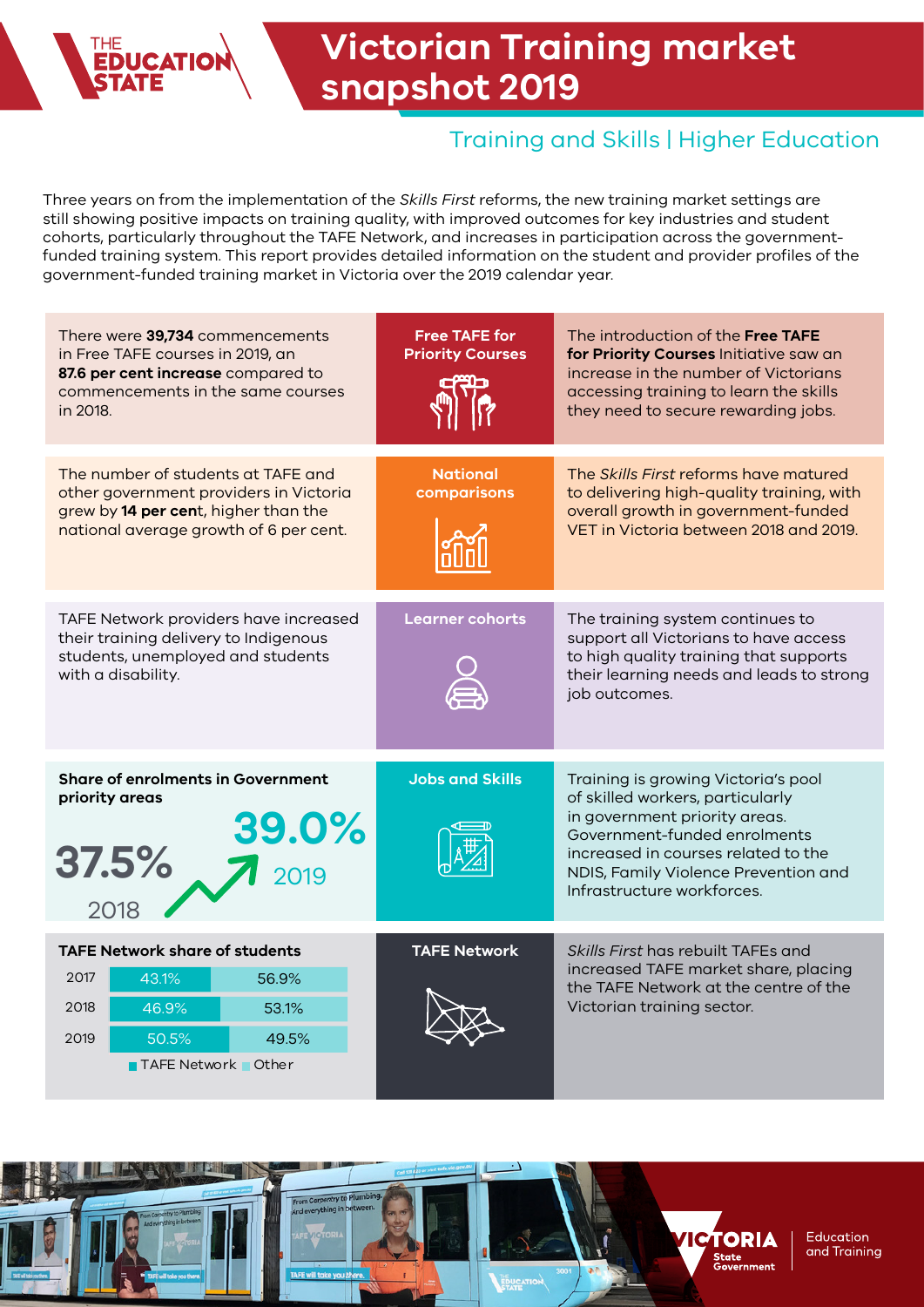### **National comparisons**

- In 2019, 297,875 students were enrolled in government-funded vocational education and training (VET) in Victoria, an increase of 7 per cent compared to 2018. This increase exceeded the national trend, with student numbers across Australia increasing by 3 per cent over the same period.<sup>1</sup>
- The TAFE Network shows an increase in the number of government-funded students, reflecting Victoria's Free TAFE initiative and its commitment under Skills First to restore confidence in the TAFE and training system. The number of students at TAFE and other government providers in Victoria grew by 14 per cent, higher than the national average growth rate of 6 per cent.
- Skills First continues to strengthen the performance of the TAFE system, with students at TAFE providers (and Dual-Sector Universities) accounting for 50.5 per cent of all Victorian government-funded students in 2019.
- In 2019, 6.6 per cent of working age Victorians participated in government-funded VET, which is slightly lower than the national participation rate of 6.9 per cent.
- The number of students at TAFE and other government providers in Victoria increased for the third consecutive year, with these providers now training over half of all government-funded students in Victoria.
- In 2019, 57.4 per cent of government-funded students in Regional Victoria were training at TAFE Network providers, compared to 53.4 per cent across Metropolitan Melbourne.

**at TAFE and other government providers (2018 to 2019)** Vic NSW QLD SA WA Tas NT ACT Aust



**Chart 1 – Change in government-funded students** 

**Source:** NCVER VOCSTATS, Government-funded students and courses, 2019

#### **Table 1 – Estimated participation rate of people aged 15-64 in VET, by state and territory**

|                                           | 2017  | 2018    | 2019 | PP<br>change<br>2018-19 |
|-------------------------------------------|-------|---------|------|-------------------------|
| Victoria                                  | 7.1%  | 6.3%    | 6.6% | 0.3%                    |
| <b>New South</b><br>Wales                 | 7.6%  | $7.7\%$ | 7.7% | $0.0\%$                 |
| Queensland                                | 6.6%  | 6.5%    | 6.9% | 0.4%                    |
| South<br>Australia                        | 6.0%  | 6.0%    | 6.1% | 0.2%                    |
| Western<br>Australia                      | 6.2%  | 6.0%    | 6.0% | 0.0%                    |
| Tasmania                                  | 8.0%  | 7.8%    | 7.5% | $-0.3%$                 |
| Northern<br><b>Territory</b>              | 11.5% | 10.2%   | 9.5% | $-0.7\%$                |
| Australian<br>Capital<br><b>Territory</b> | 5.9%  | 6.2%    | 6.4% | 0.3%                    |
| Australia                                 | 7.0%  | 6.8%    | 6.9% | 0.1%                    |

**Source:** Australian Bureau of Statistics (ABS), Australian Demographic Statistics, June 2019, tables 51-59, cat. no. 3101.0. PP = Percentage point

NCVER VOCSTATS, Government-funded students and courses, VET Students.

https://www.abs.gov.au/statistics/people/population/nationalstate-and-territory-population/latest-release

<sup>1</sup> The figures presented in the National Comparisons section are compiled by the National Centre for Vocational Education Research (NCVER). They differ slightly from the Victorian data because of the application of a number of different statistical treatments to ensure consistency across jurisdictions and the inclusion of training activity funded by other Ministerial portfolios or the Commonwealth.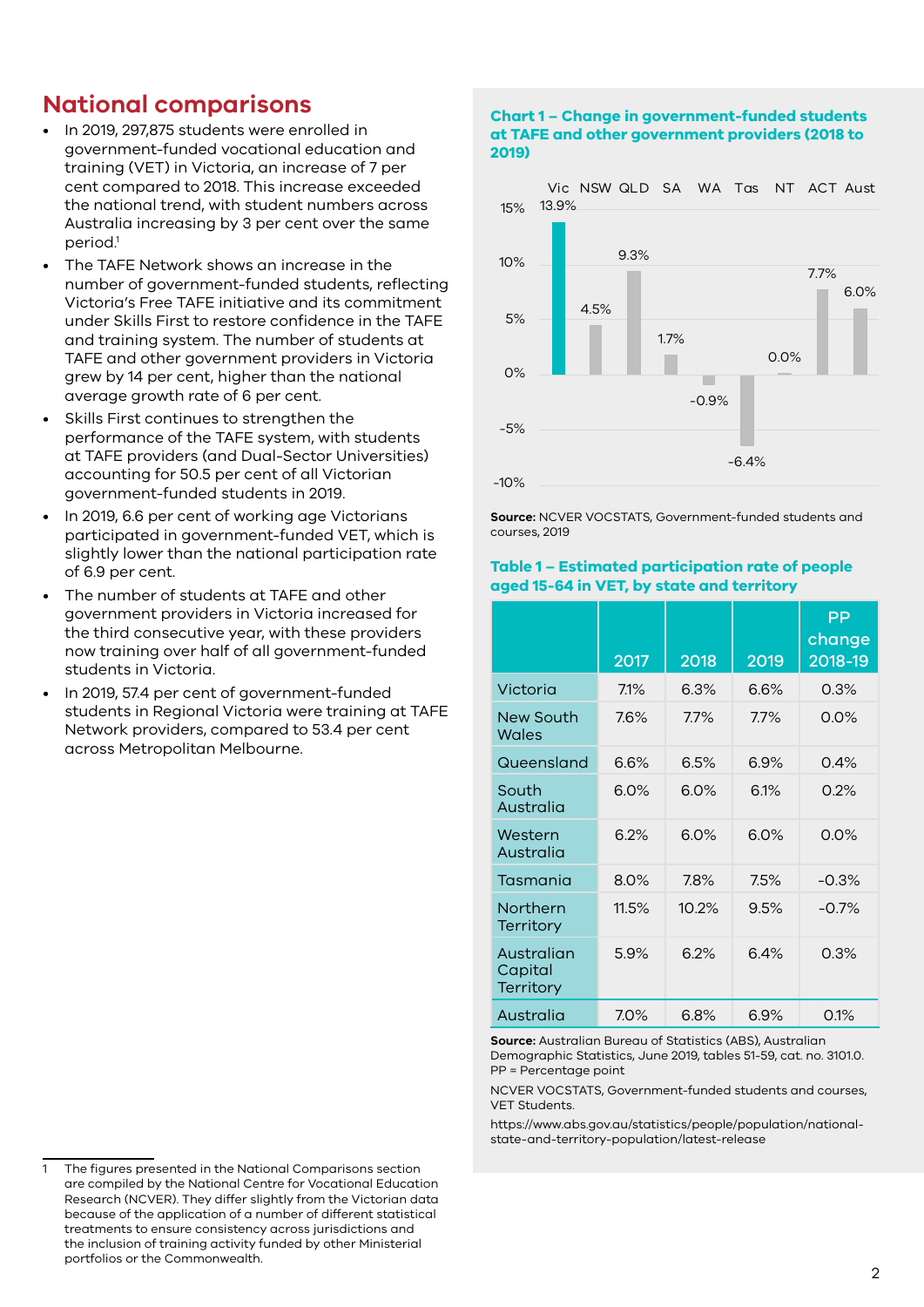### **Table 2 – Students in government-funded training by state or territory and provider type, 2019**

|                              |         | <b>TAFE institutes</b><br>& other<br>government<br>providers |        | Community<br>education<br>providers | <b>Private</b><br>training<br>providers |                           | Other training<br>providers |                           | <b>Total</b> |                           |
|------------------------------|---------|--------------------------------------------------------------|--------|-------------------------------------|-----------------------------------------|---------------------------|-----------------------------|---------------------------|--------------|---------------------------|
|                              | 2019    | $\%$<br>change<br>2018-19                                    | 2019   | $\%$<br>change<br>2018-19           | 2019                                    | $\%$<br>change<br>2018-19 | 2019                        | $\%$<br>change<br>2018-19 | 2019         | $\%$<br>change<br>2018-19 |
| Victoria                     | 162,535 | 14%                                                          | 42,560 | 3%                                  | 78,000                                  | 0%                        | 14,780                      | $-15%$                    | 297,875      | 7%                        |
| New South<br>Wales           | 274,425 | 4%                                                           | 20,120 | $-7%$                               | 77,670                                  | 4%                        | 55,035                      | $-18%$                    | 427,250      | 0%                        |
| Queensland                   | 75,745  | 9%                                                           | 4,800  | $-6%$                               | 144,125                                 | 6%                        | 9,875                       | 20%                       | 234,545      | 7%                        |
| South<br>Australia           | 45,050  | 2%                                                           | 3,710  | 5%                                  | 15,315                                  | 12%                       | 6,445                       | $-11%$                    | 70,520       | 2%                        |
| Western<br>Australia         | 75,170  | $-1%$                                                        | 515    | $-42%$                              | 28,225                                  | 5%                        | 2,650                       | 9%                        | 106,560      | 0%                        |
| Tasmania                     | 14,085  | $-6%$                                                        |        |                                     | 6,260                                   | $-1%$                     | 5,220                       | 2%                        | 25,565       | $-3%$                     |
| Northern<br><b>Territory</b> | 10,665  | 0%                                                           |        |                                     | 3,110                                   | $-30%$                    | 3,265                       | $-5%$                     | 17,040       | $-8%$                     |
| <b>ACT</b>                   | 12,935  | 8%                                                           |        |                                     | 4,730                                   | 1%                        | 1,255                       | $-6%$                     | 18,920       | 5%                        |
| Australia                    | 670,610 | 6%                                                           | 71,705 | $-1\%$                              | 357,435                                 | 4%                        | 98,520                      | $-13%$                    | 1,198,270    | 3%                        |

**Source:** NCVER 2019, Australian vocational education and training statistics: Government-funded students and courses 2019 (Data Builder).

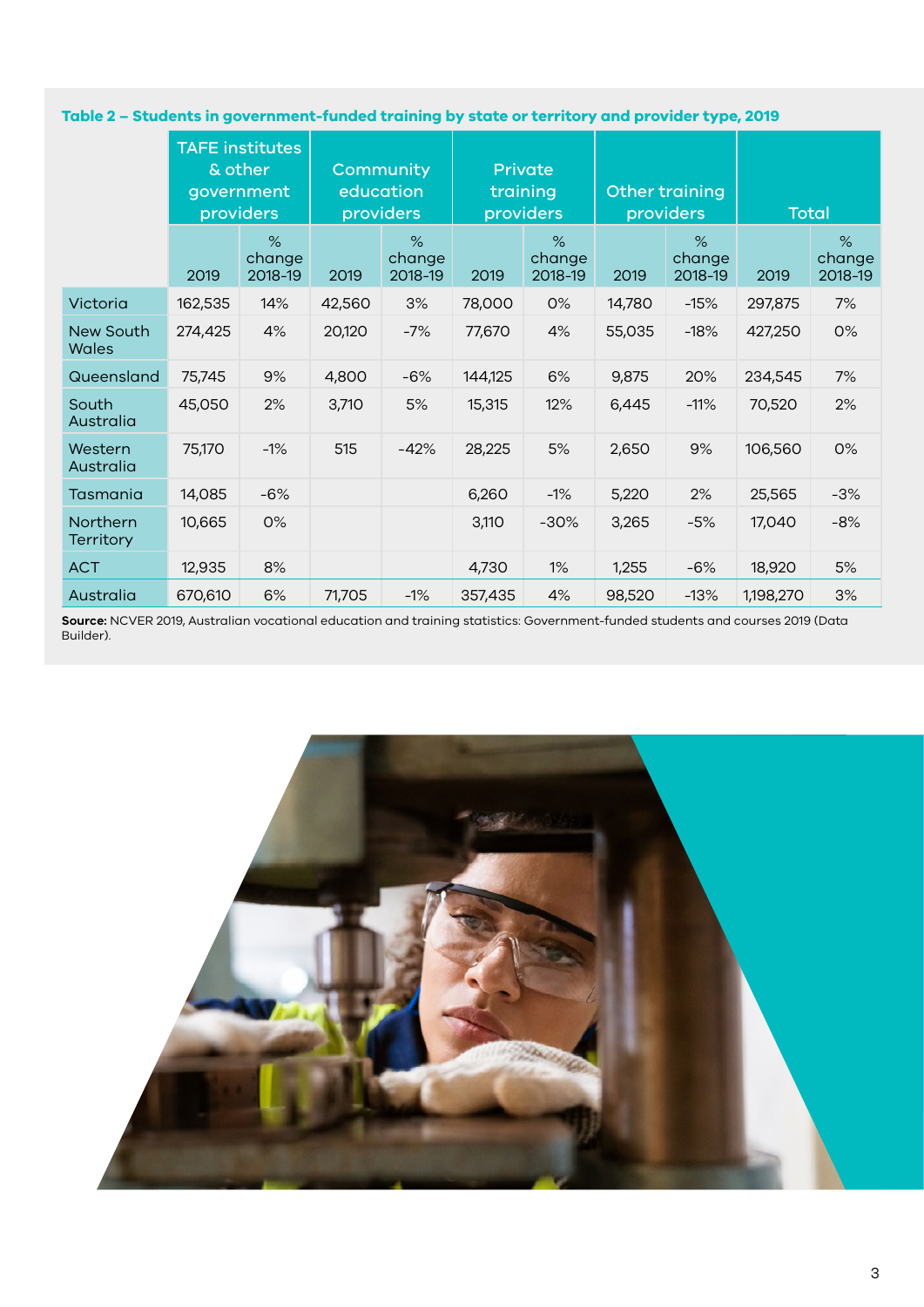# **Higher quality VET system**

- *Skills First* aims to ensure that every Victorian has access to high-quality training that students and employers can trust. In 2019, Free TAFE for Priority Courses (Free TAFE) reduced the financial barrier for students wanting to train in courses that lead to jobs in demand from Victorian employers.
- In 2019, there were 222,164 new government-funded course enrolments (i.e. commencements) and 106,078 continuing enrolments (i.e. students continuing their course from previous years).
- TAFE Network government-funded enrolments saw a resurgence in 2019 and led the training market's revival. As a result, TAFE Network market share continues to strengthen, growing to 50.5 per cent of students in 2019 (up 3.6 percentage points from 2018).
- One of the highlights of Free TAFE was the growth of working age women accessing training. The strong participation by Victorian women has been a successful outcome. The benefits of Free TAFE are realised in regional Victoria, as well as across the state, with increased access to training across the regions. More information on Free TAFE can be found on page 6.
- Results from the Department's Student and Employer Satisfaction Surveys point to general stability in the training quality of the government-funded training system. Almost three-quarters of students (73.1 per cent) reported that they had achieved their main reason for training, and 77.8 per cent reported that they were satisfied with the training provided by their registered training organisation (RTO).

|                         | <b>Provider Type</b> | 2017           | 2018           | 2019           | % change 2018-19 |
|-------------------------|----------------------|----------------|----------------|----------------|------------------|
| <b>Students</b>         | <b>TAFE</b>          | 95,808         | 93,211         | 104,061        | 11.6%            |
|                         | <b>Dual Sector</b>   | 30,099         | 31,518         | 37,034         | 17.5%            |
|                         | <b>ACE</b>           | 46,624         | 48,283         | 47,605         | $-1.4%$          |
|                         | Private              | 119,739        | 92,962         | 90,660         | $-2.5%$          |
|                         | All                  | 292,270        | 265,974        | 279,360        | 5.0%             |
| <b>Total Enrolments</b> | <b>TAFE</b>          | 109,005        | 104,533        | 114,617        | 9.6%             |
|                         | <b>Dual Sector</b>   | 32,637         | 34,644         | 40,211         | 16.1%            |
|                         | ACE                  | 70,544         | 74,310         | 75,231         | 1.2%             |
|                         | Private              | 134,217        | 101,343        | 98,183         | $-3.1%$          |
|                         | All                  | 346,403        | 314,830        | 328,242        | 4.3%             |
| <b>New</b>              | <b>TAFE</b>          | 67,991         | 62,373         | 73,662         | 18.1%            |
| Commencements           | Dual Sector          | 21,522         | 22,818         | 27,683         | 21.3%            |
|                         | ACE                  | 64,675         | 66,828         | 68,408         | 2.4%             |
|                         | Private              | 67,396         | 50,315         | 52,411         | 4.2%             |
|                         | All                  | 221,584        | 202,334        | 222,164        | 9.8%             |
| Providers               | <b>TAFE</b>          | 12             | 12             | 12             | 0.0%             |
|                         | Dual Sector          | $\overline{4}$ | $\overline{a}$ | $\overline{4}$ | 0.0%             |
|                         | ACE                  | 259            | 258            | 251            | $-2.7%$          |
|                         | Private              | 322            | 268            | 233            | $-13.1%$         |
|                         | All                  | 597            | 542            | 500            | $-7.7%$          |

### **Table 3 – Numbers of students, enrolments, commencements and providers by provider type for the Victorian training system**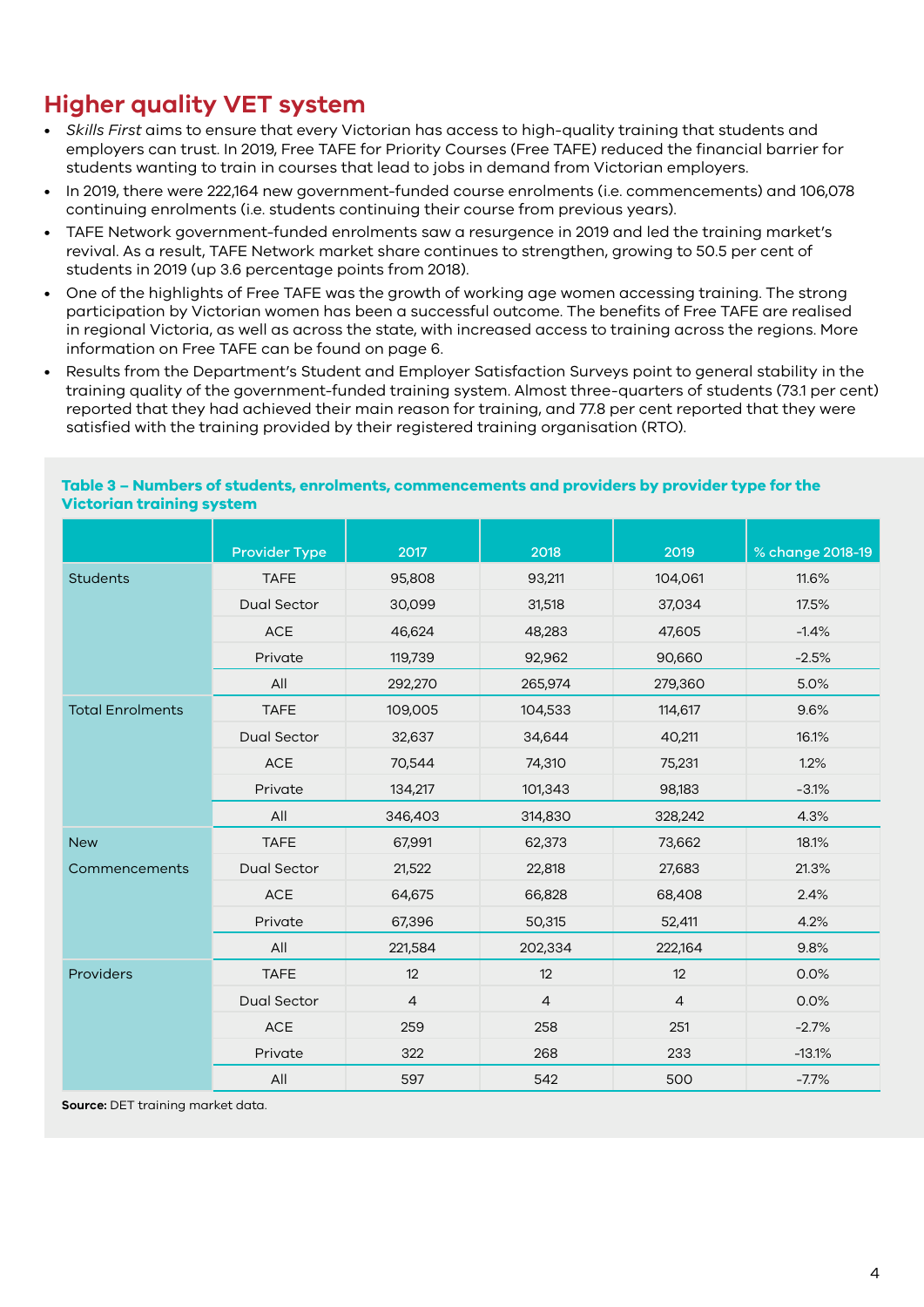### **Chart 2 – Proportion of government-funded students by provider type**



### **Chart 3 – Market share of course enrolments by provider type**



**Source:** DET training market

#### **Table 4 – Selected results from the Department's Student Satisfaction Survey and Employer Satisfaction Survey**

|                                                                                                               | 2017  | 2018  | 2019  | PP<br>change<br>2018-19 |
|---------------------------------------------------------------------------------------------------------------|-------|-------|-------|-------------------------|
| Proportion of VET students who achieved their main reason for training                                        | 73.2% | 73.5% | 73.1% | $-0.4%$                 |
| Proportion of VET students with an improved employment status<br>after training*                              | 50.8% | 50.3% | 48.5% | $-1.8%$                 |
| Proportion of VET students who were satisfied with training provided by<br>their RTO                          | 77.0% | 77.5% | 77.8% | 0.3%                    |
| Proportion of employers of apprentices and trainees who were satisfied with<br>training provided by their RTO | 77.6% | 78.5% | 79.1% | 0.6%                    |

**Source:** DET student and employer survey. Year represents the year students left training (eg. 2019 students were surveyed in 2020). PP = percentage point change, the mathematical difference between 2019 and 2018 results. \*Historical results for 2017 and 2018 have been revised to align with the new methodology for this measure implemented in 2020. The 2020 survey of 2019 students are likely to have been impacted by Covid-19 as the survey was undertaken in Mar-May 2020.

# **Training for real jobs**

- The Victorian TAFE and training system aims to develop skills that lead to real jobs.
- It prioritises funding to courses that align to industry needs and workforce demands, have strong job outcomes and are linked to government priorities that are of the greatest value to the Victorian economy.
- These include the National Disability Insurance Scheme (NDIS), Family Violence and Infrastructure workforces, and Apprenticeships and High Value Traineeships.
- Overall government-funded enrolments in priority areas are growing, particularly in courses related to Family Violence Prevention and NDIS.
- Table 5 shows that TAFE Network providers expanded their delivery across each of these key priority areas between 2018 and 2019.
- Growth in the five industries with the largest volumes of apprenticeship enrolments has decreased compared to the surge in 2018 shown in Table 6, broadly reflecting a national trend in declining apprenticeships.
- The TAFE Network continues to lead in traineeships growth. Overall traineeship enrolments have increased, reversing last year's trend of a decline in traineeship enrolments.
- The five industries with the largest volumes of government-funded enrolments make up more than half (51 per cent) of total enrolments. Table 8 shows that Health Care and Social Assistance and Construction continue to have the most enrolments.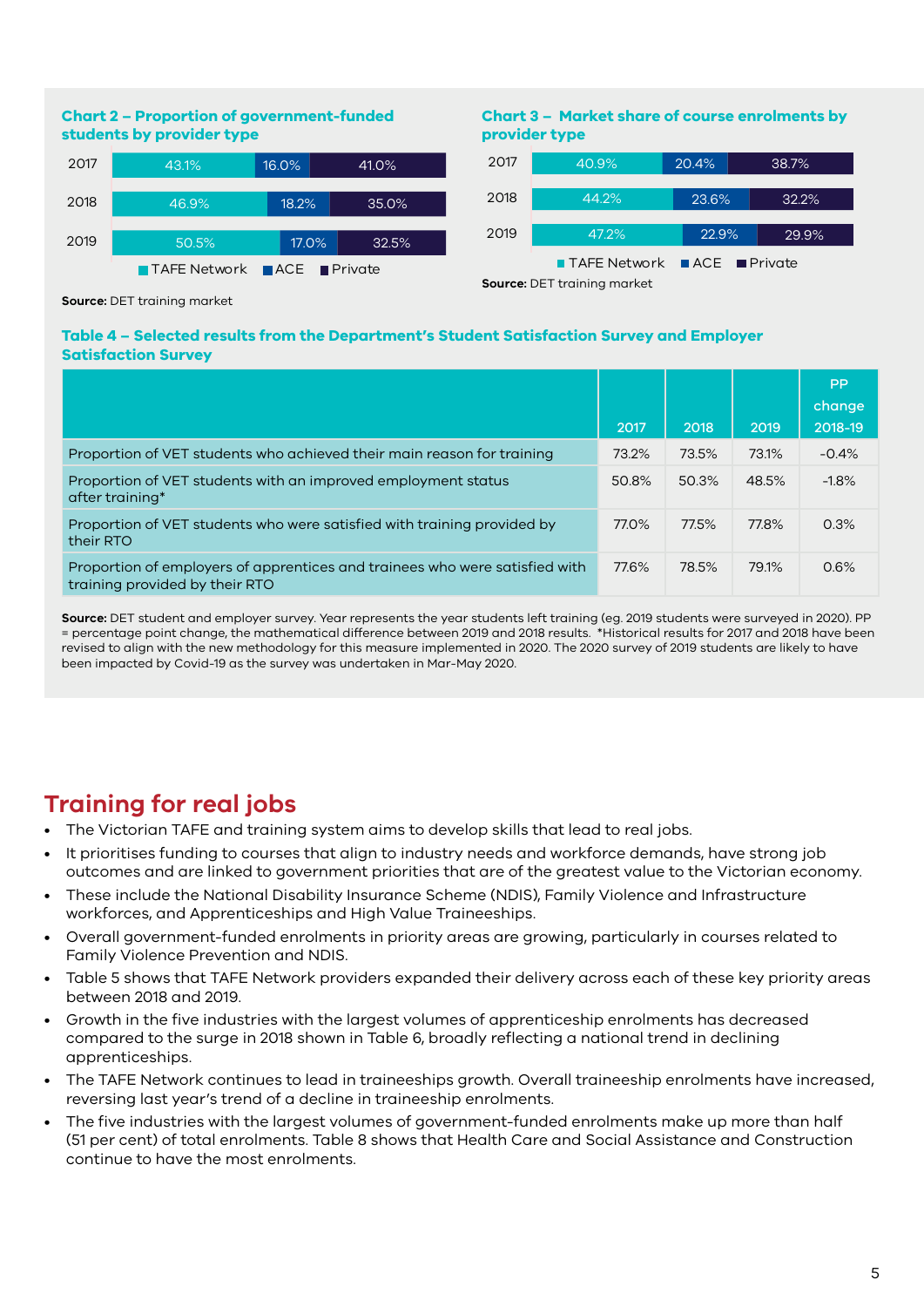### **Table 5 – Enrolments in Government priority areas by provider type**

|                |                    |         |         |         | % change |
|----------------|--------------------|---------|---------|---------|----------|
|                | Provider type      | 2017    | 2018    | 2019    | 2018-19  |
| <b>NDIS</b>    | <b>TAFE</b>        | 8,491   | 9,179   | 14,431  | 57.2%    |
|                | Dual Sector        | 2,693   | 3,053   | 4,222   | 38.3%    |
|                | ACE                | 3,941   | 5,004   | 6,044   | 20.8%    |
|                | Private            | 13,682  | 13,368  | 14,101  | 5.5%     |
|                | All                | 28,807  | 30,604  | 38,798  | 26.8%    |
| Family         | <b>TAFE</b>        | 5,673   | 6,676   | 8,492   | 27.2%    |
| Violence       | <b>Dual Sector</b> | 1,968   | 2,296   | 3,355   | 46.1%    |
|                | ACE                | 1,801   | 2,343   | 2,597   | 10.8%    |
|                | Private            | 5,382   | 5,741   | 6,006   | 4.6%     |
|                | All                | 14,824  | 17,056  | 20,450  | 19.9%    |
| Infrastructure | <b>TAFE</b>        | 24,254  | 24,374  | 25,662  | 5.3%     |
|                | Dual Sector        | 8,646   | 9,181   | 10,224  | 11.4%    |
|                | $\mathsf{ACE}$     | 249     | 165     | 48      | $-70.9%$ |
|                | Private            | 20,844  | 17,267  | 18,122  | 5.0%     |
|                | All                | 53,993  | 50,987  | 54,056  | 6.0%     |
| High-Value     | <b>TAFE</b>        | 2,713   | 2,806   | 3,051   | 8.7%     |
| Traineeships   | <b>Dual Sector</b> | 111     | 158     | 254     | 60.8%    |
|                | ACE                | 902     | 960     | 946     | $-1.5%$  |
|                | Private            | 6,906   | 6,500   | 6,351   | $-2.3%$  |
|                | All                | 10,632  | 10,424  | 10,602  | 1.7%     |
| Apprentices    | <b>TAFE</b>        | 26,767  | 28,903  | 29,593  | 2.4%     |
|                | <b>Dual Sector</b> | 6,955   | 7,485   | 7,768   | 3.8%     |
|                | <b>ACE</b>         | 98      | 158     | 155     | $-1.9%$  |
|                | Private            | 12,382  | 11,660  | 11,303  | $-3.1%$  |
|                | All                | 46,202  | 48,206  | 48,819  | 1.3%     |
| At least one   | <b>TAFE</b>        | 50,525  | 52,475  | 58,330  | 11.2%    |
| priority area  | <b>Dual Sector</b> | 14,299  | 15,215  | 17,608  | 15.7%    |
|                | $\mathsf{ACE}$     | 5,602   | 7,212   | 8,007   | 11.0%    |
|                | Private            | 48,017  | 43,290  | 44,190  | 2.1%     |
|                | $\mathsf{All}$     | 118,443 | 118,192 | 128,135 | 8.4%     |

**Source:** DET training market data. The priority areas are not mutually exclusive. NDIS, Family Violence and High-Value Traineeship courses are defined in the 2019 Funded Courses List, and Infrastructure courses in the Jobs and Training Needs Reports. Equivalent superseded courses are also included.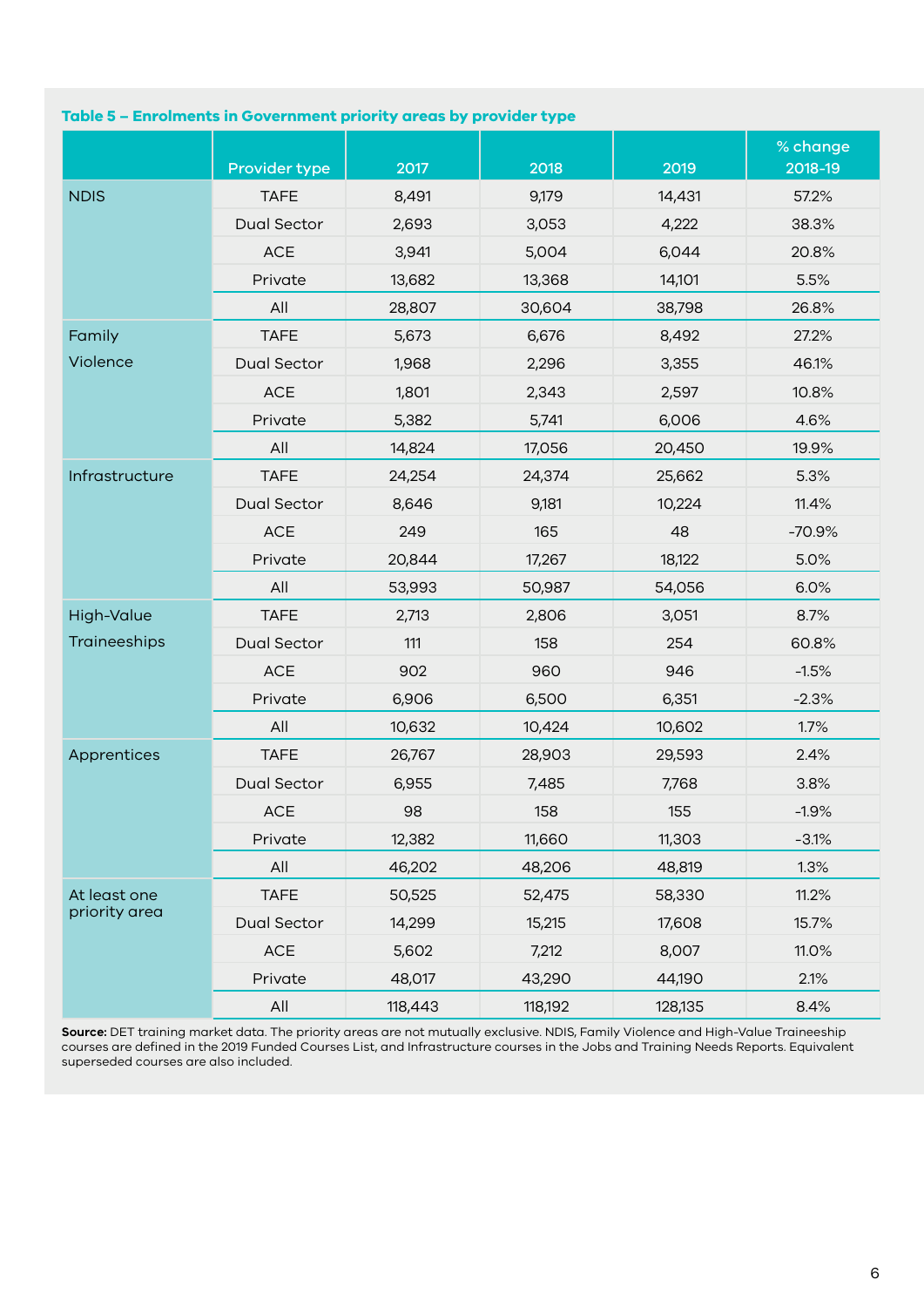#### **Table 6 – Top 5 industries for apprentice enrolments**

|                                        | 2017   | 2018   | 2019   | % change<br>2018-19 |
|----------------------------------------|--------|--------|--------|---------------------|
| Construction                           | 27,222 | 29,562 | 30,851 | 4.4%                |
| Other Services*                        | 8,011  | 8,048  | 7,898  | $-1.9%$             |
| Manufacturing                          | 4,252  | 4,289  | 4,225  | $-1.5%$             |
| <b>Accommodation and Food Services</b> | 2,918  | 2,652  | 2,369  | $-10.7%$            |
| <b>Retail Trade</b>                    | 1,960  | 1,900  | 1,796  | $-5.4%$             |

**Source:** DET training market data.

#### **Table 7 – Traineeship enrolments by provider type**

| <b>Provider type</b> | 2017   | 2018   | 2019   | % change<br>2018-19 |
|----------------------|--------|--------|--------|---------------------|
| <b>TAFE</b>          | 5,366  | 5,663  | 5,815  | 2.7%                |
| Dual Sector          | 424    | 462    | 702    | 51.9%               |
| ACE                  | 1,276  | 1,279  | 1,269  | $-0.8%$             |
| Private              | 12,843 | 11,496 | 11,427 | $-0.6%$             |
| All                  | 19,909 | 18,900 | 19,213 | 1.7%                |

**Source:** DET training market data.

#### **Table 8 –Enrolments by broad industry area – Top 5**

|                                          | 2017   | 2018   | 2019   | % change<br>2018-19 |
|------------------------------------------|--------|--------|--------|---------------------|
| <b>Health Care and Social Assistance</b> | 68,016 | 62,565 | 67,900 | 8.5%                |
| Construction                             | 52,738 | 50,760 | 53,714 | 5.8%                |
| <b>Education and Training</b>            | 10,954 | 11,711 | 15,919 | 35.9%               |
| Other Services*                          | 17,524 | 15,523 | 14,824 | $-4.5%$             |
| Manufacturing                            | 15,982 | 12,669 | 12,641 | $-0.2%$             |

**Source:** DET training market data. Training data excludes qualifications that are not aligned to industry.

\*The Other Services industry includes a broad range of personal services; religious, civic, professional and other interest group services; selected repair and maintenance activities; and private households employing staff. The top apprenticeship courses in Other Services are Certificate III in Light Vehicle Mechanical Technology, Certificate III in Hairdressing and Certificate III in Heavy Commercial Vehicle Mechanical Technology. The top enrolments in Other Services are Certificate III in Hairdressing, Certificate III in Light Vehicle Mechanical Technology and Certificate III in Heavy Commercial Vehicle Mechanical Technology.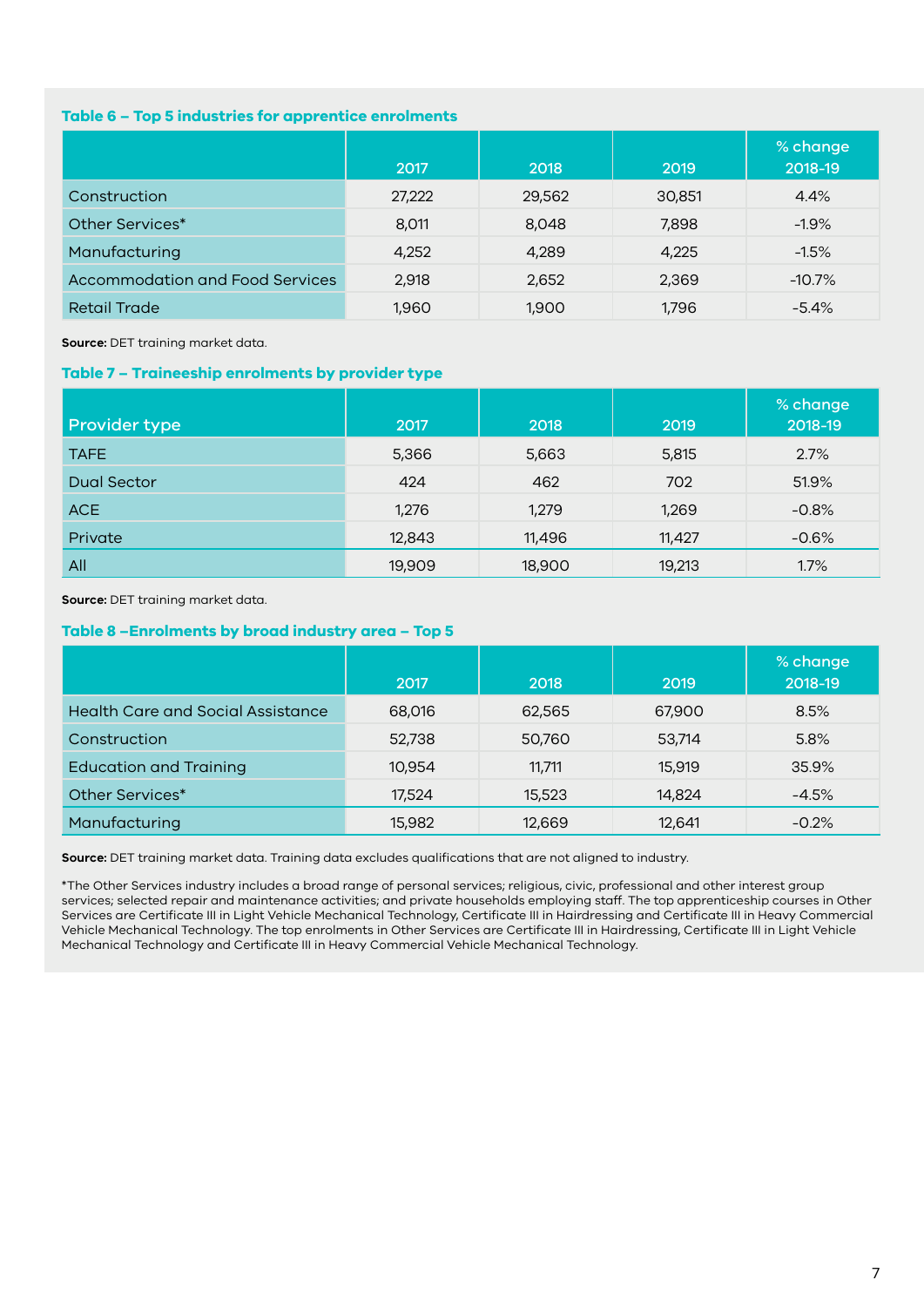### **Equitable access**

- *Skills First* aims to create an inclusive training system that ensures all Victorians have access to high quality training that leads to strong job outcomes, regardless of age, background, circumstance or postcode.
- Representation of key cohorts are growing in most areas and the TAFE Network is leading in the delivery of training to many key student cohorts. The Victorian TAFE and training system is delivering on its promise to offer equitable access. Table 9 shows that half of government-funded enrolments in Victoria are by students without a prior Certificate III or above, and 25.2 per cent of enrolments are by those who are unemployed.
- The TAFE Network plays an important part in helping our most disadvantaged and/or disengaged students to access and stay connected with training. Table 9 also shows that the TAFE Network accounted for the majority of enrolments (69.4 per cent) of Early School Leavers and half of Indigenous students accessing training in 2019.
- The Adult and Community Education (ACE) sector provides training to learners facing barriers to engagement in education, training and employment. ACE providers primarily deliver pre-accredited and foundation training across Victoria to support students to transition back into learning, develop basic skills for work and improve their language, literacy and numeracy.
- One of the great successes in 2019 was the growth in female enrolments in training. This is especially pronounced among the TAFE Network. Table 11 shows that TAFE Network enrolments of working-age females have increased 18.7 per cent from 2018.

### **Table 9 – Key cohorts**

|                                                 | All providers     |                          |                                          |
|-------------------------------------------------|-------------------|--------------------------|------------------------------------------|
| Cohort                                          | <b>Enrolments</b> | % of total<br>enrolments | <b>TAFE Network %</b><br>of total cohort |
| People with a disability                        | 40,756            | 12.4%                    | 33.5%                                    |
| Indigenous people                               | 6,287             | 1.9%                     | 50.3%                                    |
| People with no prior Certificate III (20 to 64) | 164,706           | 50.2%                    | 44.3%                                    |
| Early School Leavers (15 to 19)                 | 22,005            | 6.7%                     | 69.4%                                    |
| Unemployed people                               | 82,866            | 25.2%                    | 32.6%                                    |
| At least one cohort                             | 231,235           | 70.4%                    | 45.5%                                    |

**Source:** 2019 DET training market data. The cohorts are not mutually exclusive. Students may be represented in more than one key cohort (for example, students may have no prior Certificate III and have a disability).

#### **Table 10 – Foundation enrolments by provider type**

| <b>Provider type</b> | 2017   | 2018   | 2019   |
|----------------------|--------|--------|--------|
| <b>TAFE</b>          | 10,768 | 9,646  | 8,914  |
| Dual Sector          | 3,015  | 3,352  | 3,282  |
| ACE                  | 11,733 | 10,147 | 8,943  |
| Private              | 4,877  | 3,078  | 2,714  |
| All                  | 30,393 | 26,223 | 23,853 |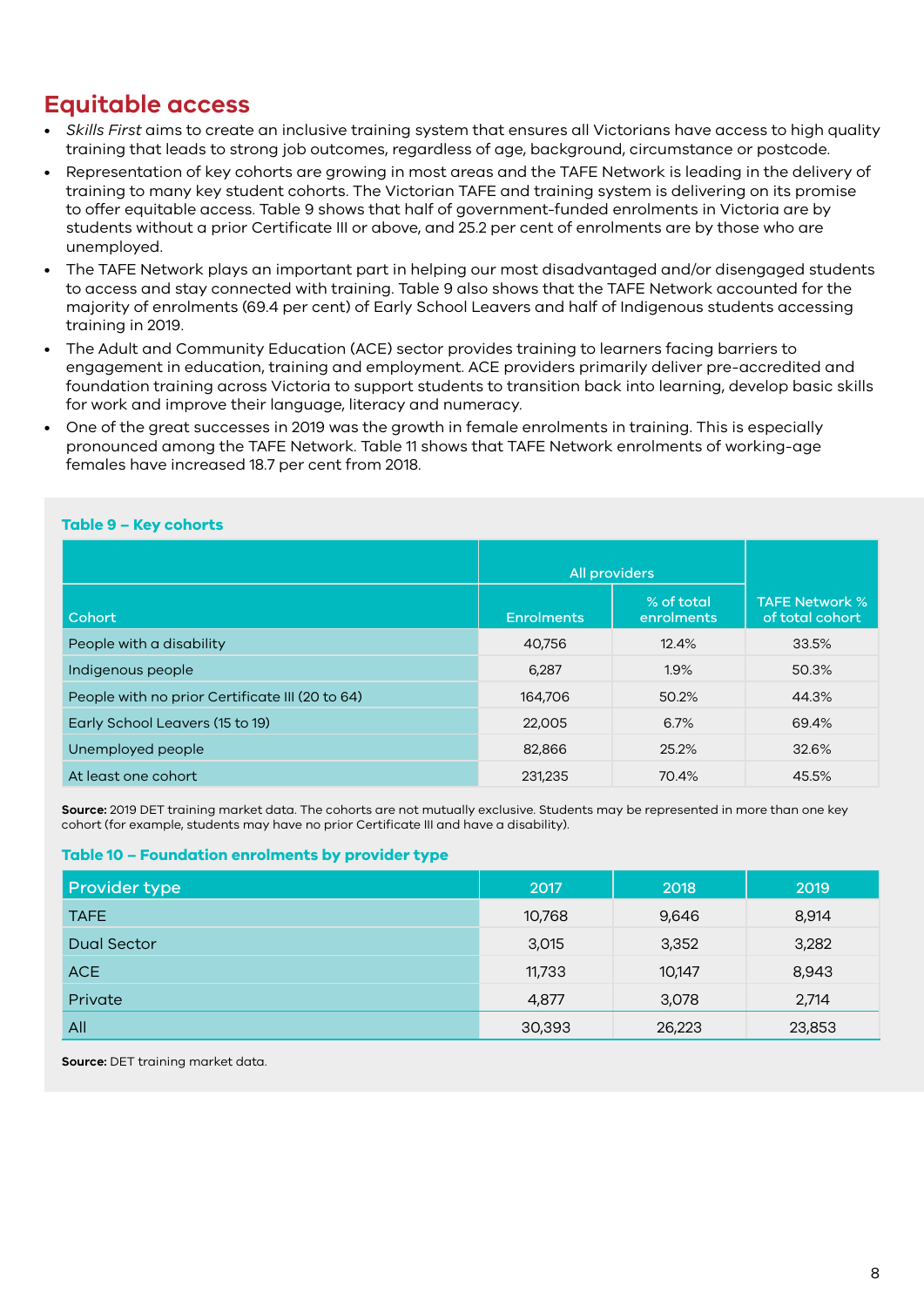|        |                      | <b>All providers</b> |         |         | <b>TAFE Network providers</b>      |         |         |         |                              |
|--------|----------------------|----------------------|---------|---------|------------------------------------|---------|---------|---------|------------------------------|
| Gender | Age<br>group         | 2017                 | 2018    | 2019    | $\%$<br>change<br>$2018 -$<br>2019 | 2017    | 2018    | 2019    | %<br>change<br>2018-<br>2019 |
| Female | $15-19$              | 26,048               | 23,348  | 23,415  | 0.30%                              | 13,289  | 12,941  | 13,662  | 5.6%                         |
|        | $20 - 24$            | 29,345               | 26,388  | 27,906  | 5.80%                              | 13,572  | 13,757  | 15,558  | 13.1%                        |
|        | $25 - 44$            | 69,008               | 65,028  | 72,884  | 12.10%                             | 20,497  | 21,037  | 26,700  | 26.9%                        |
|        | 45-64                | 42,604               | 40,095  | 42,349  | 5.60%                              | 8,787   | 8,963   | 11,397  | 27.2%                        |
|        | Working<br>age total | 167,005              | 154,859 | 166,554 | 7.60%                              | 56,145  | 56,698  | 67,317  | 18.7%                        |
| Male   | $15 - 19$            | 37,105               | 35,258  | 35,301  | 0.10%                              | 23,811  | 23,868  | 24,561  | 2.9%                         |
|        | $20 - 24$            | 44,459               | 41,435  | 42,156  | 1.70%                              | 27,606  | 27,429  | 28,474  | 3.8%                         |
|        | $25 - 44$            | 59,733               | 50,631  | 51,994  | 2.70%                              | 25,699  | 23,802  | 26,334  | 10.6%                        |
|        | 45-64                | 27,394               | 22,384  | 22,069  | $-1.40%$                           | 7,440   | 6,426   | 6,938   | 8.0%                         |
|        | Working<br>age total | 168,691              | 149,708 | 151,520 | 1.20%                              | 84,556  | 81,525  | 86,307  | 5.9%                         |
| All    | $15-19$              | 63,217               | 58,726  | 58,858  | 0.20%                              | 37,143  | 36,875  | 38,301  | 3.9%                         |
|        | $20 - 24$            | 73,891               | 67,938  | 70,203  | 3.30%                              | 41,230  | 41,252  | 44,120  | 7.0%                         |
|        | $25 - 44$            | 129,118              | 116,014 | 125,354 | 8.10%                              | 46,279  | 44,923  | 53,202  | 18.4%                        |
|        | $45 - 64$            | 70,285               | 62,758  | 64,730  | 3.10%                              | 16,245  | 15,417  | 18,383  | 19.2%                        |
|        | Working<br>age total | 336,511              | 305,436 | 319,145 | 4.50%                              | 140,897 | 138,467 | 154,006 | 11.2%                        |

**Table 11 – Enrolments by gender and age group (working age people)**

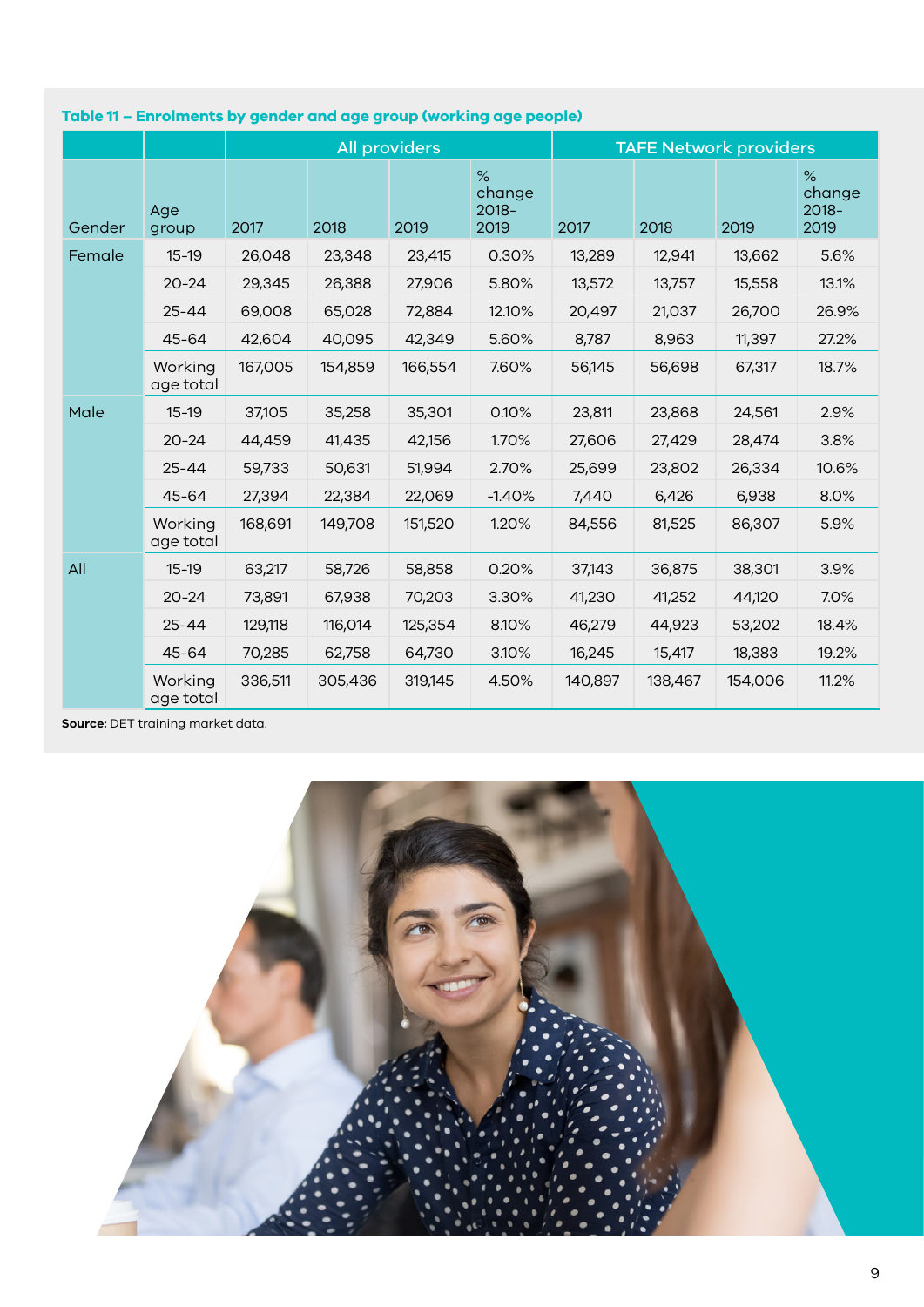# **Free TAFE for priority courses**

- Free TAFE for priority courses began on 1 January 2019. By the end of 2019 there were 39,734 commencements in Free TAFE courses across the TAFE network.
- Free TAFE aims to lift quality and improve access for students to study at TAFE, giving Victorians skills they need to secure rewarding jobs.
- Across regional Victoria, Free TAFE has boosted enrolments. Increases are especially pronounced in courses on the Free TAFE list in Loddon Mallee (109.1 per cent increase), Grampians (99.6 per cent increase) and in Metropolitan Melbourne (92.3 per cent increase) in 2019 compared with 2018 (see Table 12).
- Free TAFE has seen an increase of participation among women, with women making up 56.4 per cent of all commencements in Free TAFE courses in 2019. Participation by women was especially pronounced in Gippsland, where they accounted for 75.6 per cent of all enrolments in Free TAFE, and in Loddon Mallee, where they accounted for 64.5 per cent.
- Table 13 shows the top five most popular Free TAFE courses in each region in Victoria. Free TAFE has been instrumental in supporting the health and community sector fill critical job vacancies and in equipping students with skills to improve the lives of Victorians.

# **Table 12 – Free TAFE course commencements by region and Female representation**

| <b>Region</b>            | 2018   | 2019   | % change 2018-<br>2019 | Female<br>representation |
|--------------------------|--------|--------|------------------------|--------------------------|
| Melbourne                | 15,529 | 29,858 | 92.3%                  | 53.4%                    |
| <b>Barwon South West</b> | 1,654  | 2,507  | 51.6%                  | 59.4%                    |
| Gippsland                | 1,061  | 1,901  | 79.2%                  | 75.6%                    |
| Grampians                | 473    | 944    | 99.6%                  | 56.1%                    |
| Hume                     | 1,384  | 2,272  | 64.2%                  | 67.0%                    |
| Loddon Mallee            | 1,091  | 2,281  | 109.1%                 | 64.5%                    |
| Victoria                 | 21,175 | 39,734 | 87.6%                  | 56.4%                    |

**Source:** DET training market data.

#### **Table 13 – Free TAFE course commencements by top 5 courses in region**

|              | <b>Metropolitan</b><br>Melbourne             | <b>Barwon South</b><br>West                  | Gippsland                                    | <b>Grampians</b>                             | <b>Hume</b>                                  | <b>Loddon Mallee</b>                         |
|--------------|----------------------------------------------|----------------------------------------------|----------------------------------------------|----------------------------------------------|----------------------------------------------|----------------------------------------------|
| 1            | Cert. IV in<br>Accounting and<br>Bookkeeping | Cert. III in<br>Individual<br>Support        | Cert. III in<br>Individual<br>Support        | Dip. of Nursing                              | Dip. of Nursing                              | Dip. of<br>Community<br>Services             |
| $\mathbf{p}$ | Dip. of Nursing                              | Dip. of Nursing                              | Cert. IV in<br>Accounting and<br>Bookkeeping | Cert. IV in<br>Accounting and<br>Bookkeeping | Cert. IV in<br>Accounting and<br>Bookkeeping | Dip. of Nursing                              |
| 3            | Dip. of<br>Community<br>Services             | Dip. of<br>Community<br><b>Services</b>      | Dip. of Nursing                              | Cert. III in<br>Horticulture                 | Cert. IV in<br>Education<br>Support          | Cert. IV in<br>Community<br>Services         |
| $\mathbf{A}$ | Cert. IV in Cyber<br>Security                | Cert. IV in<br>Accounting and<br>Bookkeeping | Dip. of<br>Community<br><b>Services</b>      | Cert. III in<br>Individual<br>Support        | Cert. IV in<br>Community<br>Services         | Cert. III in<br>Individual<br>Support        |
| 5            | Cert. IV in<br>Education<br>Support          | Cert. III in<br>Hospitality                  | Cert. III in<br>Education<br>Support         | Dip. of<br>Community<br>Services             | Cert. III in<br>Individual<br>Support        | Cert. IV in<br>Accounting and<br>Bookkeeping |